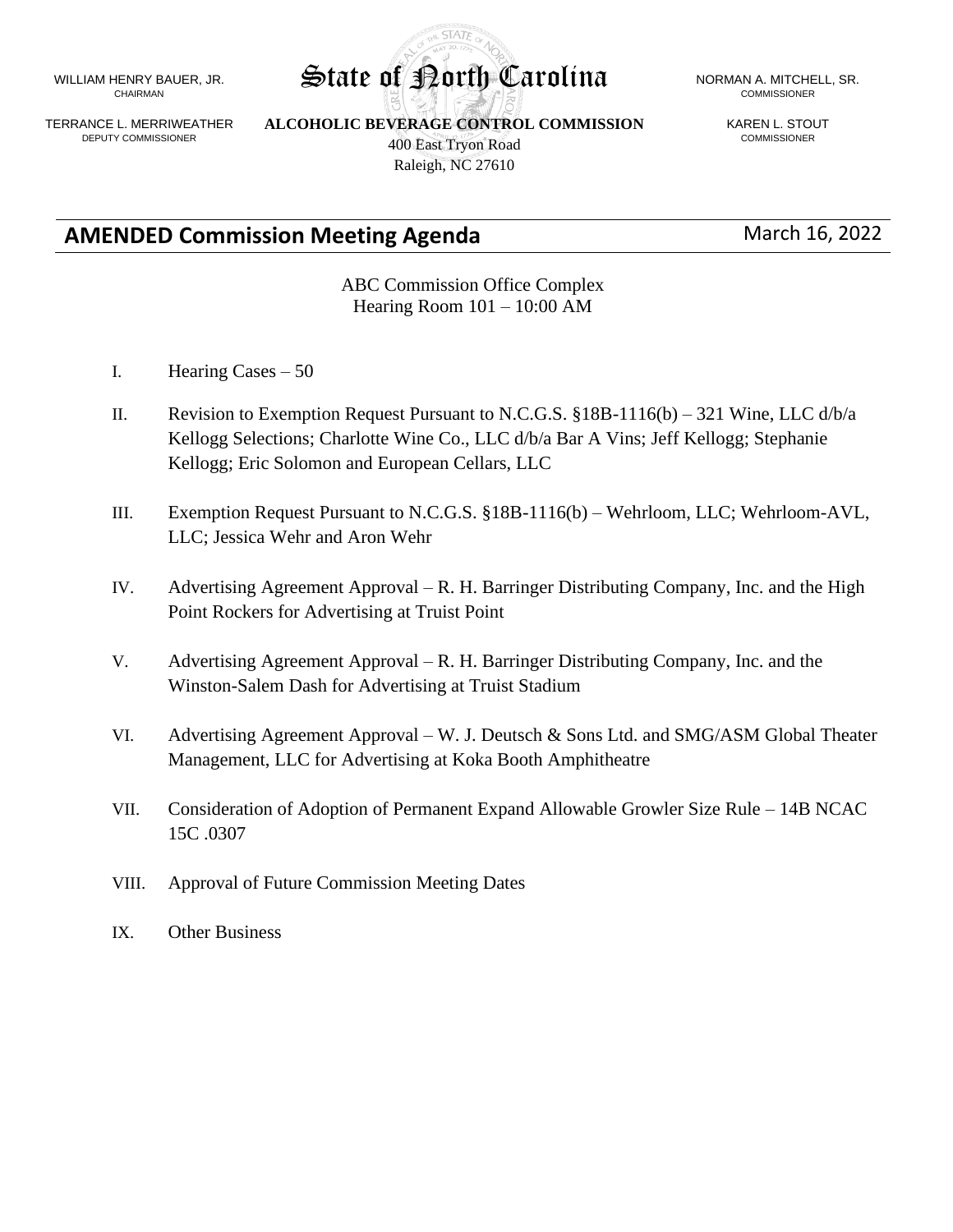ABC Commission Office Complex Hearing Room  $101 - 10:00$  AM

#### SECTION I

#### **CONTINUED CASE**

Suspension:

1. **T/A Yummy Crab** Rachel Spears New Crazy Crab Fourth, Inc. Case #26580 516 Tyvola Road Charlotte, NC 28217 Charlotte-Mecklenburg Police Department

### SECTION II

#### **OFFERS IN COMPROMISE**

Suspension:

| 2. | <b>T/A Bond Brothers Beer Company</b><br>Bond Brothers Beer Company, LLC<br>202 East Cedar Street<br>Cary, NC 27511<br><b>ALE District IV</b> | Seth Kandl<br>Case #26436 |
|----|-----------------------------------------------------------------------------------------------------------------------------------------------|---------------------------|
| 3. | <b>T/A Circle K 2720925</b><br>Circle K Stores, Inc.<br>1818 North Berkley Boulevard<br>Goldsboro, NC 27534<br><b>Wayne County ABC Board</b>  | Seth Kandl<br>Case #26405 |
| 4. | <b>T/A Dale's Pub</b><br>Dale's Pub, Inc.<br>775 East Ocean Road<br>Holly Ridge, NC 28445<br><b>ALE District I</b>                            | Seth Kandl<br>Case #26982 |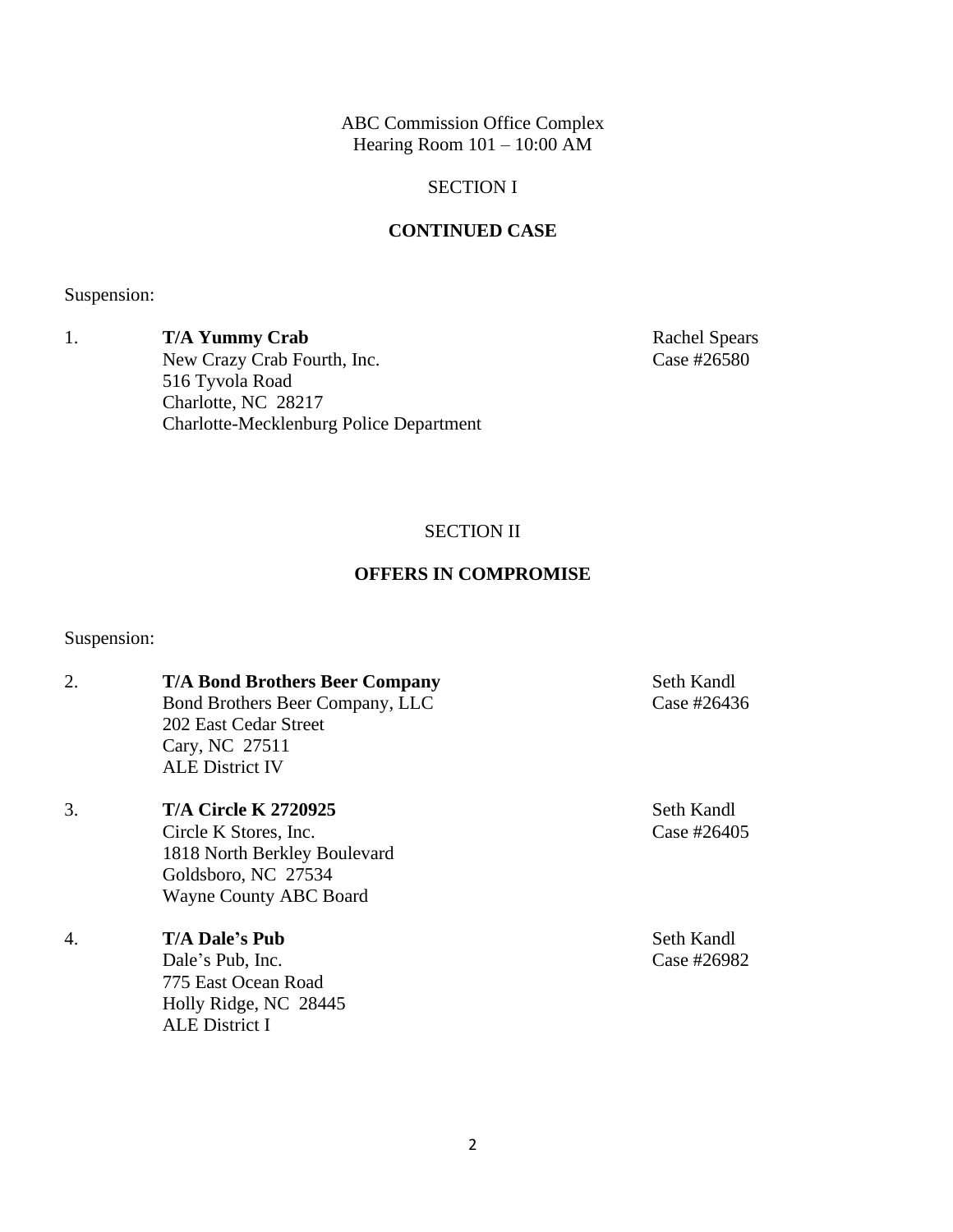| 5.  | <b>T/A Dollar General Store 13820</b><br>Dolgencorp, LLC<br>601 Oakwood Avenue<br>Sanford, NC 27330<br><b>ALE District III</b>                                   |
|-----|------------------------------------------------------------------------------------------------------------------------------------------------------------------|
| 6.  | <b>T/A Dollar General Store 203</b><br>Dolgencorp, LLC<br>1431 John Small Avenue<br>Washington, NC 27889<br><b>ALE District II</b>                               |
| 7.  | <b>T/A Dreamchasers' Brewery</b><br>Dreamweavers' Brewery, LLC<br>115 East North Main Street<br>Waxhaw, NC 28173<br><b>Waxhaw Police Department</b>              |
| 8.  | <b>T/A Dugout</b><br><b>Ryan Thomas Killinger</b><br>Walter Richard Killinger III<br>674-676 Stratford Boulevard<br>Kinston, NC 28501<br>Lenoir County ABC Board |
| 9.  | <b>T/A Dunavant</b><br>Glarb, LLC<br>2322 Dunavant Street, Suite 200<br>Charlotte, NC 28203<br><b>Charlotte-Mecklenburg Police Department</b>                    |
| 10. | <b>T/A El Tucanazo</b><br>Mark W. Blackman Consulting, LLC<br>2400 Paula Street<br>Raleigh, NC 27608<br><b>ALE District IV</b>                                   |
| 11. | <b>T/A Farmers Grill 1</b><br>Lucky Ray, LLC<br>39365 US Highway 264 East<br>Belhaven, NC 27810<br><b>ALE District II</b>                                        |

Seth Kandl Case #26720

Seth Kandl Case #26221

Seth Kandl Case #26186

Seth Kandl Case #26360

**Seth Kandl** Case #26541

Seth Kandl Case #26646

**Seth Kandl** Case #26066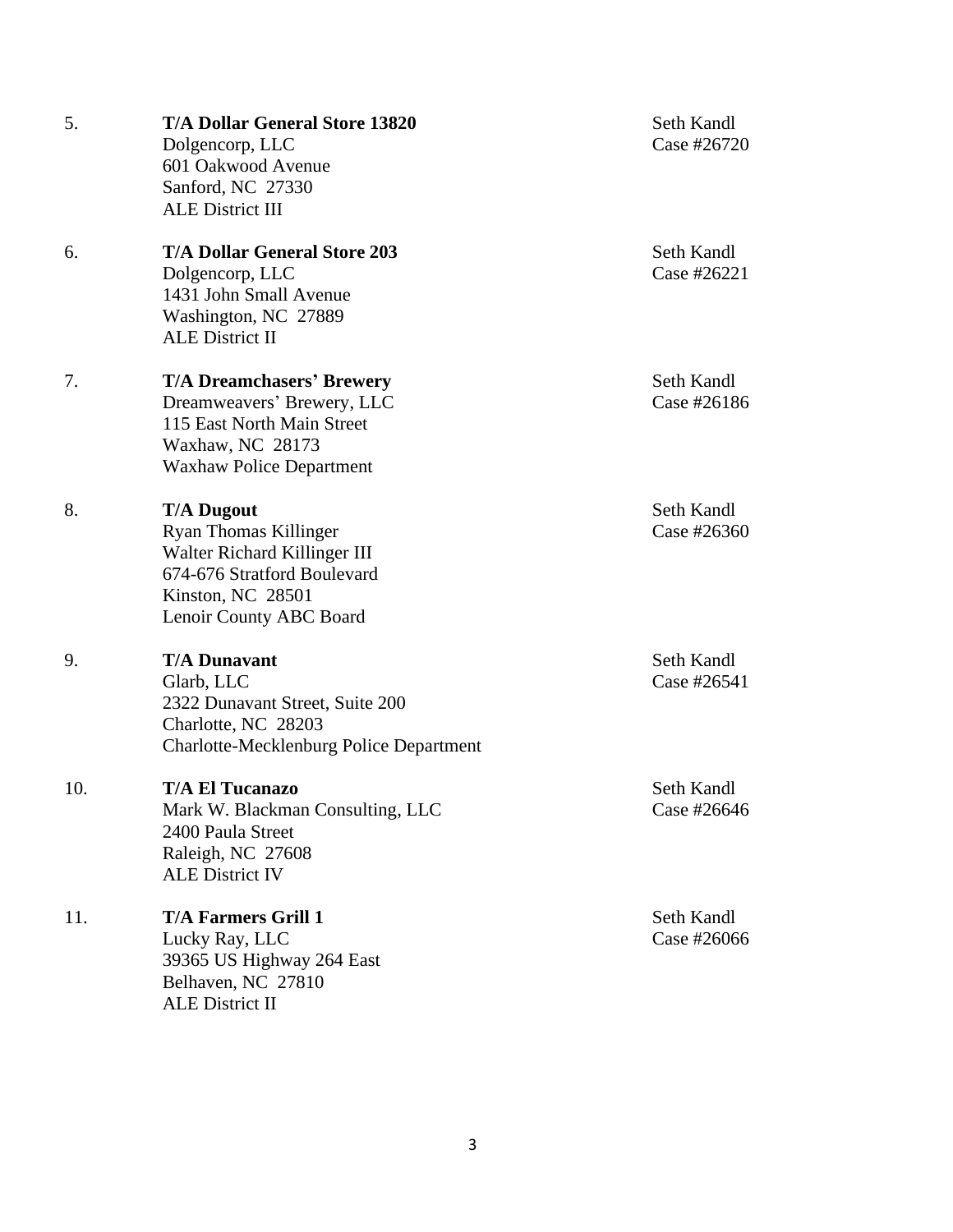12. **T/A Fiesta Mexican Cuisine** Seth Kandl Fiesta Group Corporation Case #25916 11329 East Independence Boulevard Matthews, NC 28105 Mecklenburg County ABC Board 13. **T/A In and Out 2** Seth Kandl In and Out Mini Mart of NC, Inc. Case #26610 5320 Highway 101 Newport, NC 28570 ALE District I 14. **T/A JB's Food Mart** Seth Kandl Sunny and Nancy, Inc. Case #26782 4815-A Old Rural Hall Road Winston-Salem, NC 27105 ALE District V 15. **T/A Lenny Boy** Seth Kandl Lenny Boy, LLC Case #26925 3000 South Tryon Street Charlotte, NC 28217 ALE District VI 16. **T/A M&M Market & Tobacco Vapor** Seth Kandl Muliki Corporation Case #25954 2909 Trent Road New Bern, NC 28562 ALE District I 17. **T/A Oakboro Express Mart** Seth Kandl Shivdev Corporation Case #26724 1533 North Main Street Oakboro, NC 28219 ALE District VI 18. **T/A Oasis 15** Seth Kandl Daughtridge Gas & Oil Company Case #26629 512 US Highway 301 North Lucama, NC 27581

Wilson County ABC Board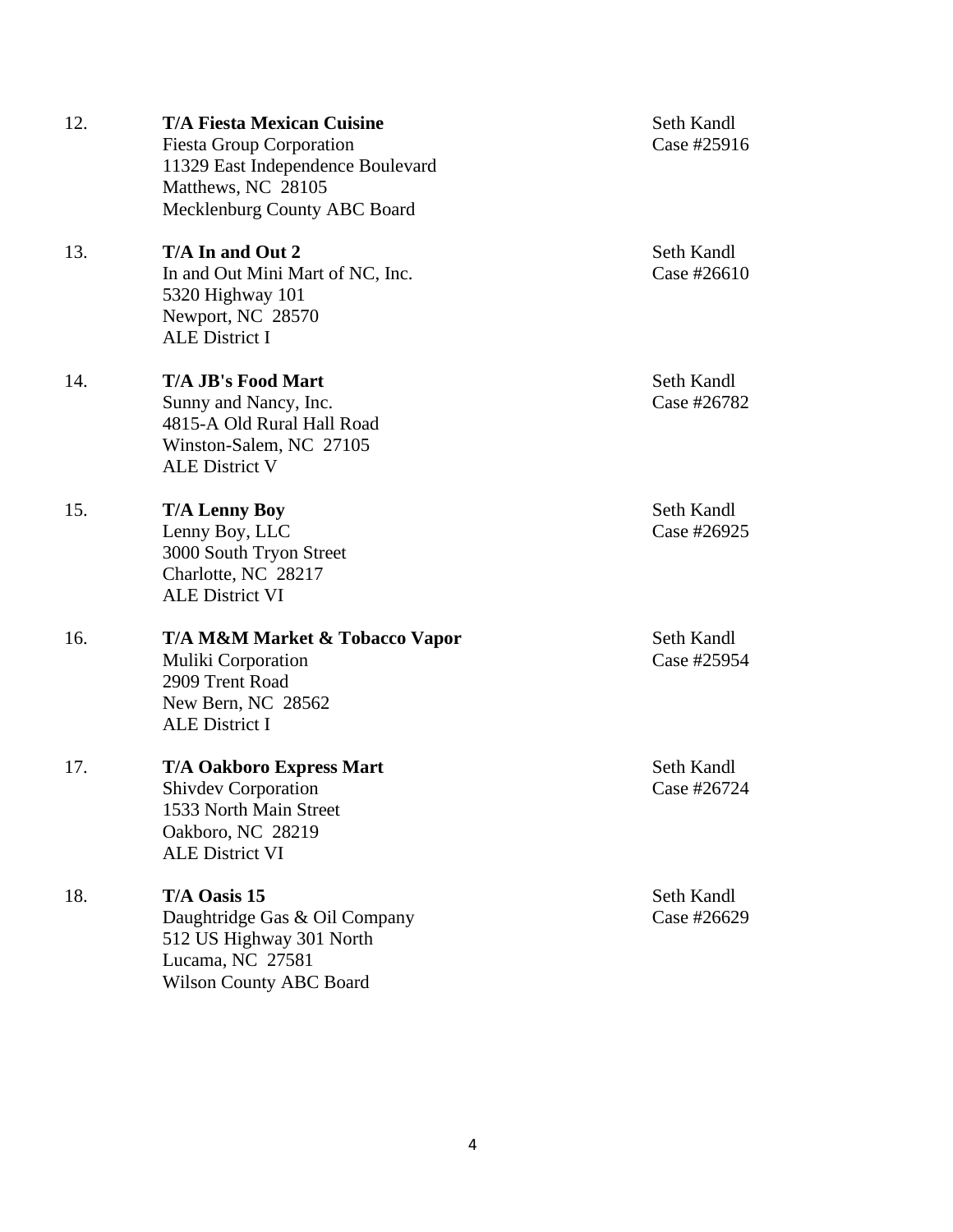| 19. | <b>T/A Osteria Del Monte Italian Restaurant</b><br>Osteria Del Monte, LLC<br>19131 Rosman Highway<br>Sapphire, NC 28774<br><b>ALE District VIII</b>        | Seth Kandl<br>Case #26770            |
|-----|------------------------------------------------------------------------------------------------------------------------------------------------------------|--------------------------------------|
| 20. | <b>T/A Smith's Corner Store</b><br>Bahipa, Inc.<br>10971 US Highway 158 West<br>Ruffin, NC 27326<br><b>ALE District V</b>                                  | Seth Kandl<br>Case #26826            |
| 21. | <b>T/A Star Gallery</b><br>Star Gallery, LLC<br>2303 Neuse Boulevard, Units 1 and 2<br>New Bern, NC 28560<br><b>ALE District I</b>                         | Seth Kandl<br>Case #26611            |
| 22. | <b>T/A Sunshine Xpress</b><br>Veer Brothers, LLC<br>1828 North Charlotte Avenue<br>Monroe, NC 28110<br>Monroe Police Department                            | Seth Kandl<br>Case #26549            |
| 23. | <b>T/A Twin Ravens Tavern</b><br>Twin Ravens Tavern, Inc.<br>127 Wilmington Highway, Units 4-5<br>Jacksonville, NC 28540<br>Jacksonville Police Department | Seth Kandl<br>Case #26196            |
| 24. | T/A Wings Etc.<br>Cajara, LLC<br>1910 East Dixon Boulevard<br>Shelby, NC 28152<br><b>Shelby Police Department</b>                                          | Seth Kandl<br>Case #26719            |
| 25. | <b>T/A Citgo Food Mart</b><br>SRI OM, LLC<br>1022 Burkemont Avenue<br>Morganton, NC 28655<br><b>ALE District VII</b>                                       | <b>Robert Nauseef</b><br>Case #26745 |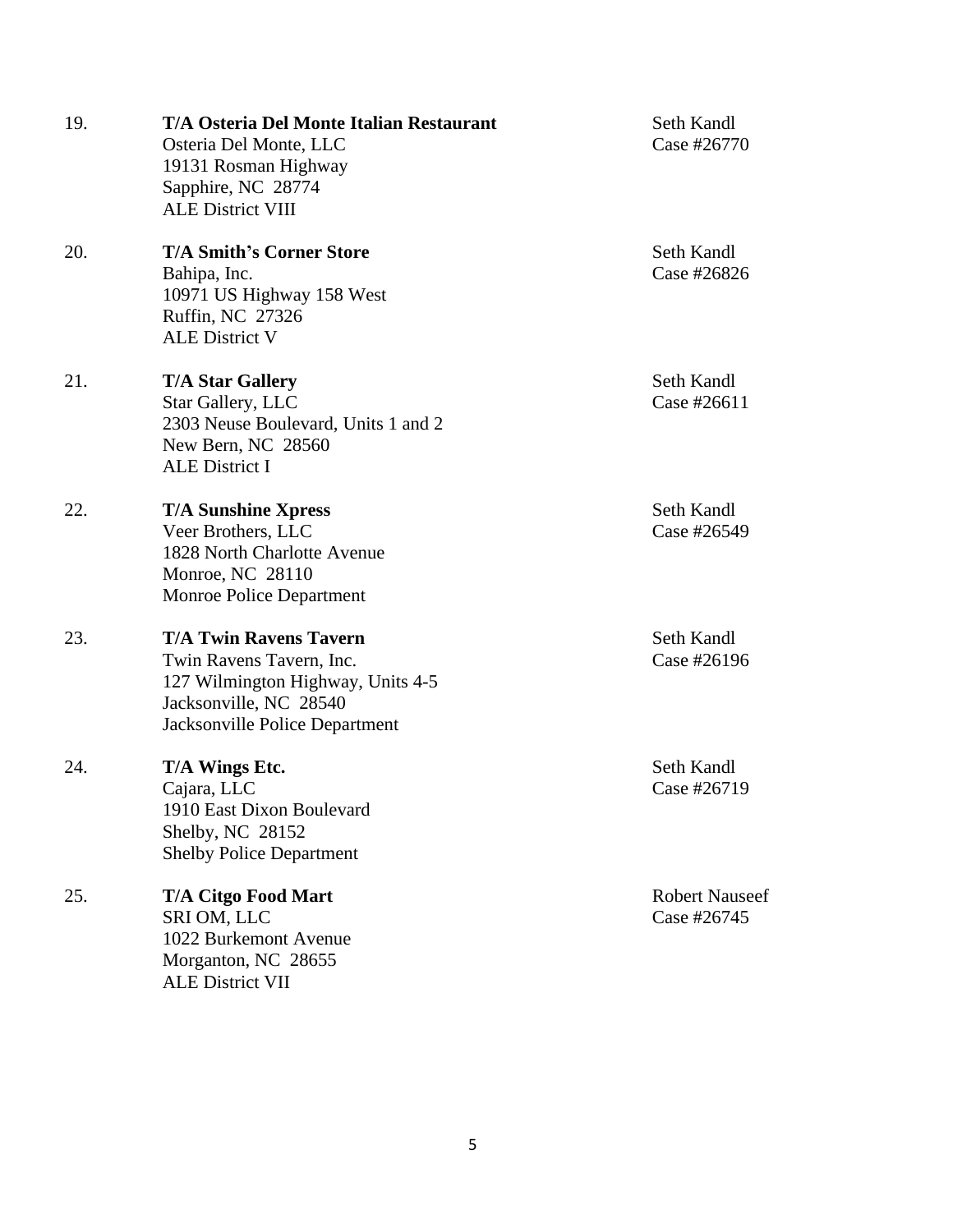| 26. | <b>T/A Don Beto's Tacos</b><br>Taquitos Food Corporation, Inc.<br>720 Ricks Road<br>Selma, NC 27603<br><b>ALE District IV</b>                                                | <b>Robert Nauseef</b><br>Case #26416 |
|-----|------------------------------------------------------------------------------------------------------------------------------------------------------------------------------|--------------------------------------|
| 27. | <b>T/A Postal Fish Company</b><br>Walnut Ridge Food Group, LLC<br>75 West Salisbury Street<br>Pittsboro, NC 27312<br><b>ALE District IV</b>                                  | <b>Robert Nauseef</b><br>Case #26552 |
| 28. | T/A 98 Asian Bistro<br>98 Asian Bistro, Inc.<br>1800 North Main Street, Suite 106<br>High Point, NC 27262<br><b>ALE District V</b>                                           | <b>Rachel Spears</b><br>Case #27008  |
| 29. | <b>T/A AC Hotel by Marriott Chapel Hill Downtown</b><br>Chapel Hill Hotels, LLC<br>214 West Rosemary Street<br>Chapel Hill, NC 27516<br><b>Chapel Hill Police Department</b> | <b>Rachel Spears</b><br>Case #26921  |
| 30. | T/A Applebee's Grill & Bar<br>Applebee's Restaurants Mid-Atlantic, LLC<br>71 Plaza Parkway<br>Lexington, NC 27292<br><b>ALE District V</b>                                   | <b>Rachel Spears</b><br>Case #26794  |
| 31. | <b>T/A Beer Study</b><br>Go Britton Go, LLC<br>2501 University Drive, Space 9-A<br>Durham, NC 27707<br><b>ALE District IV</b>                                                | <b>Rachel Spears</b><br>Case #26945  |
| 32. | T/A Big Mike's Food Mart<br>Yazan Munther Bayyari<br>807 Cokey Road<br>Rocky Mount, NC 27801<br><b>ALE District II</b>                                                       | <b>Rachel Spears</b><br>Case #27046  |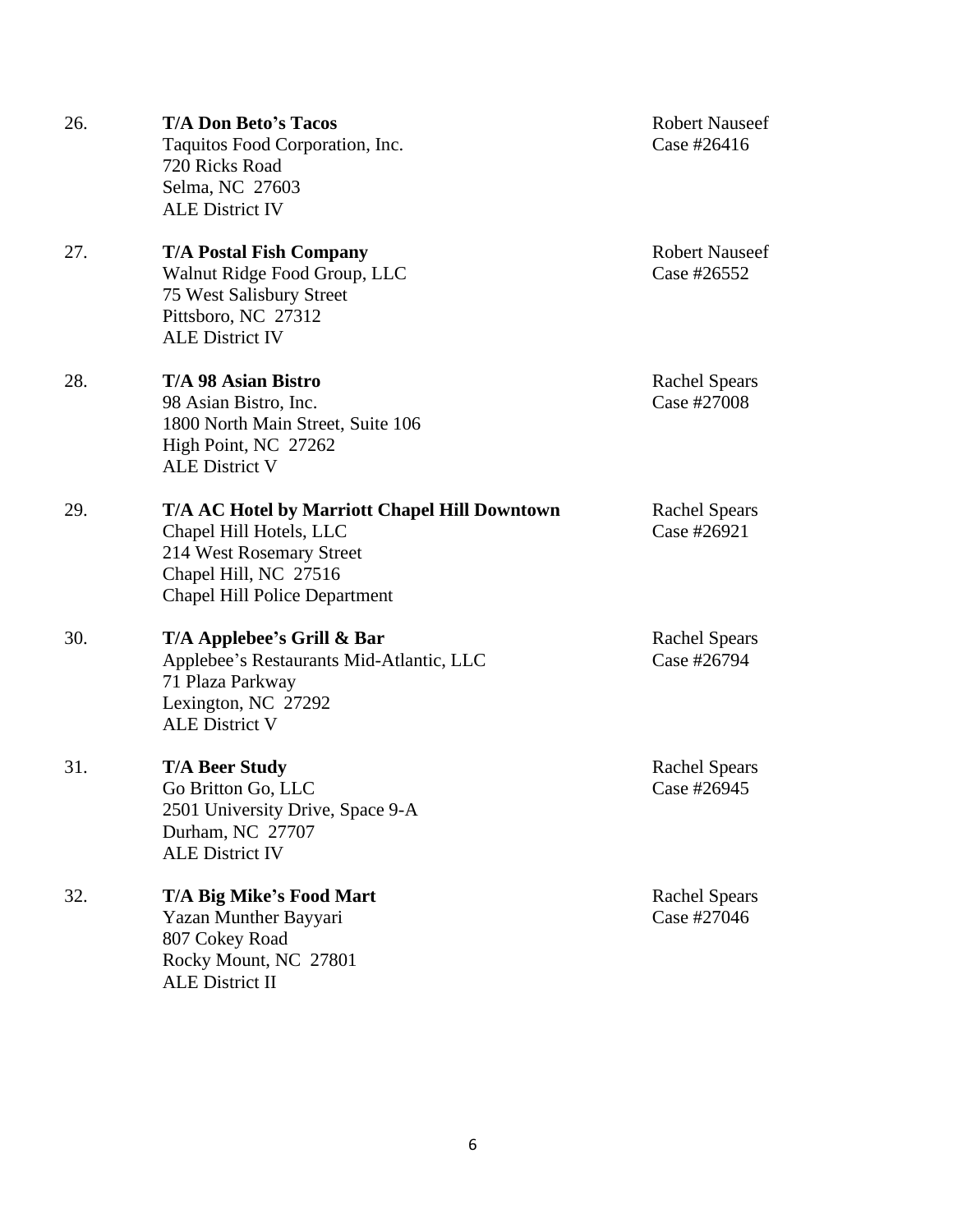| 33. | <b>T/A Breeden Mart</b><br>Breeden Mart, Inc.<br>22900 Aberdeen Road<br>Laurinburg, NC 28352<br><b>ALE District III</b>                             | <b>Rachel Spears</b><br>Case #26635 |
|-----|-----------------------------------------------------------------------------------------------------------------------------------------------------|-------------------------------------|
| 34. | T/A Cork & Ale<br>Craft Beer & Fine Wine Waxhaw, LLC<br>113 East North Main Street<br>Waxhaw, NC 28173<br><b>Waxhaw Police Department</b>           | <b>Rachel Spears</b><br>Case #26910 |
| 35. | T/A EP Mart 10<br><b>Eastern Petroleum Corporation</b><br>7604 Knightdale Boulevard<br>Knightdale, NC 27545<br><b>ALE District IV</b>               | <b>Rachel Spears</b><br>Case #26781 |
| 36. | <b>T/A Frank's Food Center</b><br>Enthalpy Petrochemicals, LLC<br>1002 McReynolds Street<br>Carthage, NC 28327<br>Moore County Sheriff's Office     | <b>Rachel Spears</b><br>Case #26832 |
| 37. | <b>T/A Hoppy Endings</b><br>919 Brewing, LLC<br>8320 Litchford Road, Suite 106<br>Raleigh, NC 27615<br><b>Wake County ABC Board</b>                 | <b>Rachel Spears</b><br>Case #26773 |
| 38. | T/A Jack Brown's Beer & Burger Joint<br><b>BP4455, LLC</b><br>800 South Virginia Dare Trail<br>Kill Devil Hills, NC 27948<br><b>ALE District II</b> | <b>Rachel Spears</b><br>Case #26966 |
| 39. | <b>T/A Jax Battle Axe</b><br>Aberdeen Fear Factory, LLC<br>10570 NC Highway 211 East, Suite E<br>Aberdeen, NC 28315<br><b>ALE District III</b>      | <b>Rachel Spears</b><br>Case #27056 |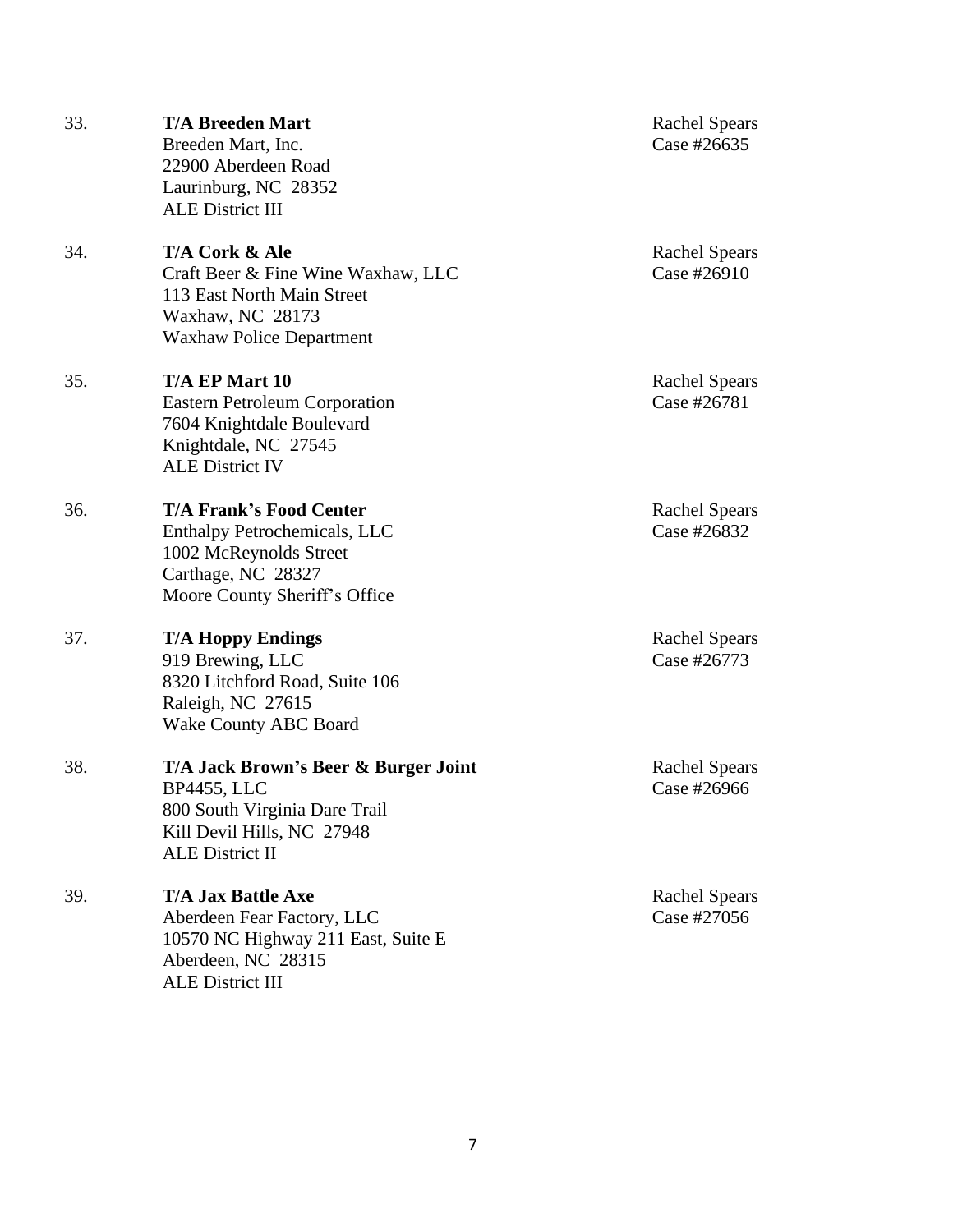| 40. | T/A Jimmy's<br>Alwadai, LLC<br>122 Roanoke Avenue<br>Roanoke Rapids, NC 27870<br><b>ALE District II</b>                                                                      | <b>Rachel Spears</b><br>Case #27050 |
|-----|------------------------------------------------------------------------------------------------------------------------------------------------------------------------------|-------------------------------------|
| 41. | <b>T/A Mi Rancho Mexican Restaurant</b><br>Rinconada, Inc.<br>2549 South Saunders Street<br>Raleigh, NC 27603<br><b>ALE District IV</b>                                      | <b>Rachel Spears</b><br>Case #26981 |
| 42. | <b>T/A Minuteman Food Mart 29</b><br>Gas Mart, Inc.<br>7547 Highway 711<br>Pembroke, NC 28372<br><b>ALE District III</b>                                                     | <b>Rachel Spears</b><br>Case #26897 |
| 43. | <b>T/A Monterrey Mexican Grill 2</b><br>Monterrey Mexican Grill 2, LLC<br>1722 Fordham Boulevard, Suite 100<br>Chapel Hill, NC 27514<br><b>Chapel Hill Police Department</b> | <b>Rachel Spears</b><br>Case #26918 |
| 44. | <b>T/A Public Mini Mart</b><br>Public Mini Mart, LLC<br>6260 Glenwood Avenue, Suite 116<br>Raleigh, NC 27612<br><b>ALE District IV</b>                                       | <b>Rachel Spears</b><br>Case #26939 |
| 45. | <b>T/A Quick Shop</b><br>Sharif Anan Hassan<br>2461 Carolina Beach Road<br>Wilmington, NC 28401<br><b>ALE District I</b>                                                     | <b>Rachel Spears</b><br>Case #26763 |
| 46. | T/A Scotchman 3182<br><b>GPM Southeast, LLC</b><br>5200 Wrightsville Avenue<br>Wilmington, NC 28403<br><b>ALE District I</b>                                                 | <b>Rachel Spears</b><br>Case #26972 |

8